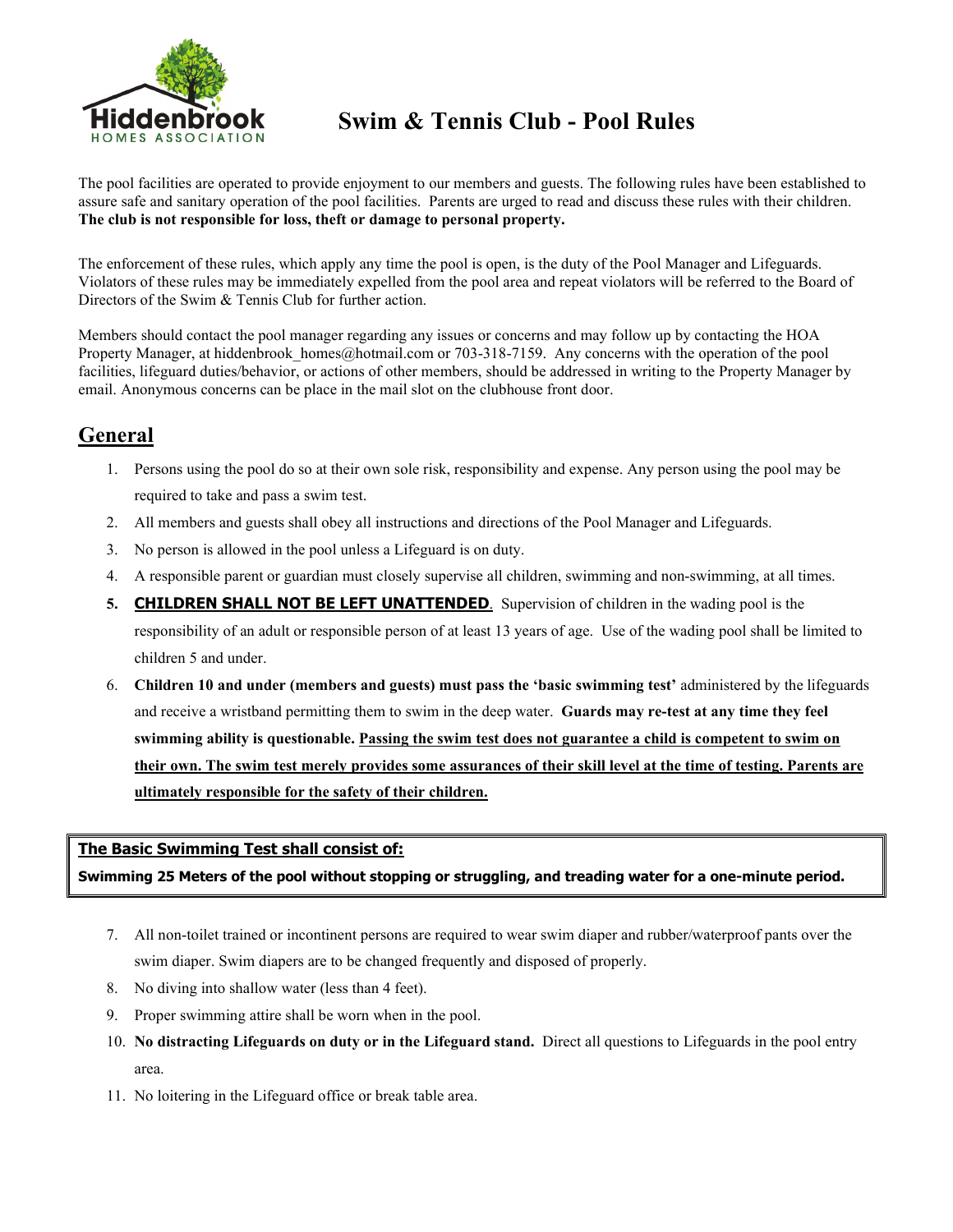- 12. No loud, abusive, or profane language or other breach of good behavior directed at the staff or other members will be tolerated.
- 13. No running on deck, no climbing on the gates, no exiting/entering through the fence.
- 14. No roughhousing, dunking or rough play will be permitted on the deck, in the pool, on the diving board, slide or in the changing rooms.
- 15. No jumping, diving or playing into or over the lap lanes when it is in use.
- 16. No spitting, spouting water, or blowing nose in the pool.
- 17. No intoxicated persons shall be allowed in the pool area.
- 18. Floatation devices may be used at the discretion of pool management.
- 19. No tennis, or hard basket balls shall be permitted in the pool area.
- 20. No glass or other breakable objects shall be permitted anywhere in the pool enclosure.
- 21. No tobacco product is permitted anywhere on Hiddenbrook grounds.
- 22. Food must be consumed either in the picnic area or at a table on the pool deck. Users are responsible for cleaning up.
- 23. Trash and litter must be placed in proper containers.
- 24. Bikes must be parked in the designated area and not block the walkway.
- 25. Drive slowly in the parking area.
- 26. No overnight parking; violators will be towed.
- 27. Do not blow vehicle horn when summoning children.
- 28. No parking in any yellow curbed fire lanes.
- 29. The club and pool management will not be responsible for the loss of or damage to personal belongings.

## **Member Admission**

- 1. **Unpaid dues or late fees prohibit entry to the pool area**.
- 2. A photograph of all pool members over the age of two will be kept in a photo album to be used by the lifeguards for identification purposes. A current photograph must be on file in order to enter the pool facility. Children under 11 years of age must be accompanied by a parent, guardian, or designated person 13 years or older while in the pool area. Parents must accept all liability for their children's actions.
- 3. **Members age 11 and 12 shall be admitted without adult supervision (as stated in item 2) only if they have passed the advanced** swimming test **and** written permission has been given by the parent and filed in the membership photo ID book. A parent or legal guardian shall be present when the child takes the swimming test. Guards may re-test at any time they feel swimming ability is questionable. **Passing the swim test does not guarantee a child is competent to swim on their own. The swim test merely provides some assurances of their skill level at the time of testing. Parents are ultimately responsible for the safety of their children.**

**The Advanced Swimming Test shall consist of:**

**Swimming 50 Meters of the pool (across and back) without stopping or struggling, and treading water for a 2 minute period**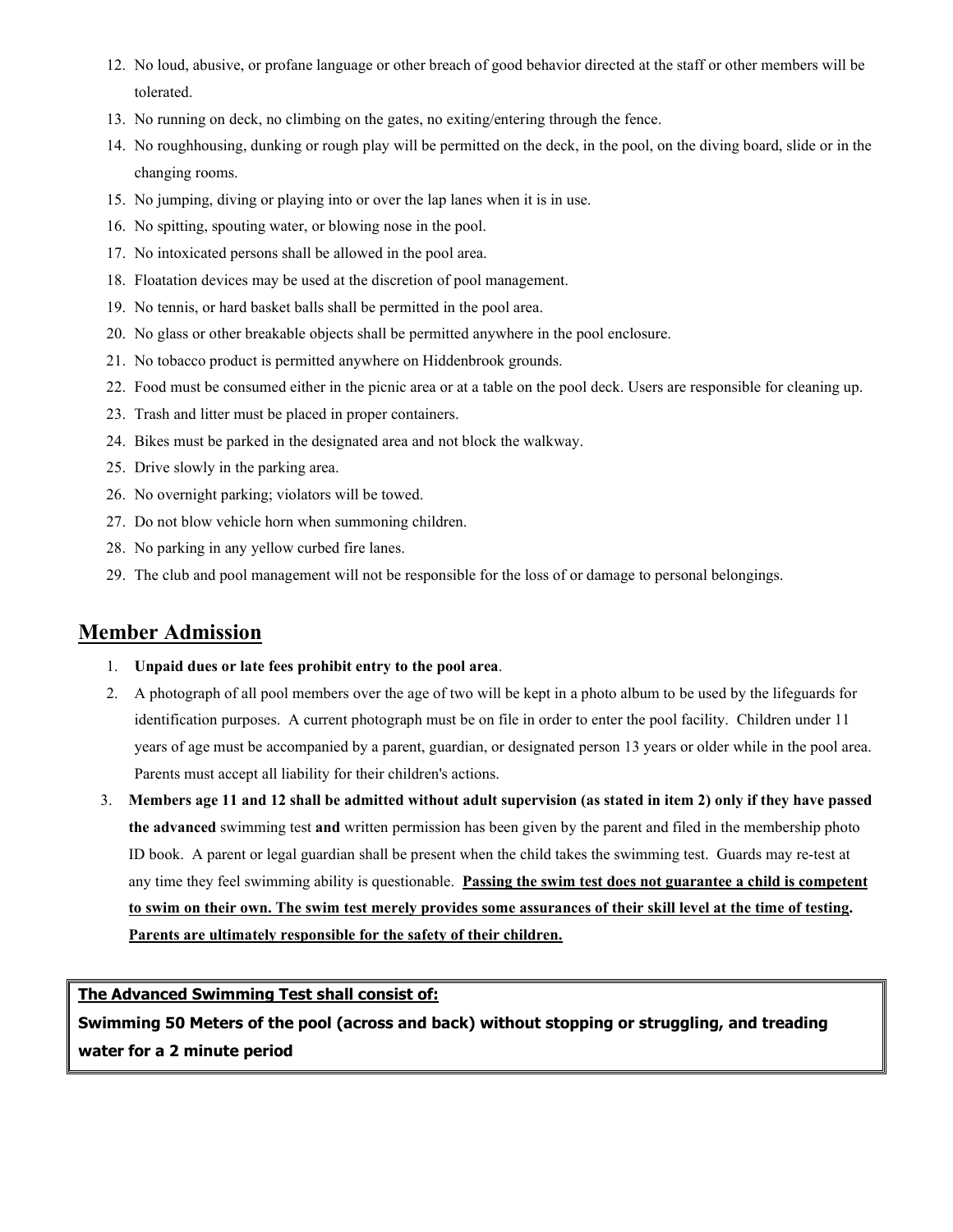## **Guest Admission**

- 1. All members bringing a guest must have a pre-paid guest pass or pay by check only. Guest passes may kept on file at the pool or retained by the member.
- 2. A guest is anyone who does not permanently reside at the home of the certificate holder. Membership certificate is for one household only. A seasonal nanny pass may be requested for adults who do not reside in a member household that wish to accompany member children under the age of 13 to the pool. If approved, a photo of the adult must be provided and cost of \$50 per season paid to the Hiddenbrook Swim and Tennis Club prior to use. Members may bring guests to the pool under the following provisions:
- 3. Guest must register with the gate attendant. Guest fees (per day) will be \$3 or 1 guest pass unit. Guest passes with 10 units will be available to members for the following costs:

Pre-season (Limit two per membership) ............................\$10.00 Throughout the season…………………...........................\$20.00 These passes are valid from year to year.

- 4. The guest fees may be prepaid, but under no circumstances will credit be extended.
- 5. Persons not in swimwear will be allowed to watch without paying a guest fee.
- 6. **Members must accompany and remain with their guests** while using the facility. **Guests will not be allowed to remain at the pool if their sponsoring member has left.** Members are responsible for the conduct of their guests.
- 7. No member family shall have more than four guests (or one guest family) at one time.
- 8. The pool may be closed to guests at the discretion of the Pool Manager as a result of capacity limits or staffing issues.
- 9. Members must be at least 13 years of age to bring a guest.
- **10.** Parties/gatherings are allowed; one party/event may be scheduled per day. No reservations will be accepted on holidays. Up to 3 tables may be reserved. The 'Picnic Reservation Form' must be filled out and retuned to the guards no less than 72 hours prior to the event. There is a max of 20 people (regardless of whether they are swimming or not), 1 adult must be present for every 5 children. All guest policies apply. **\*\*Online Picnic Area Reservations Coming Soon\*\***

## **Pool Operations**

- 1. Check the [www.hiddenbrookhomes.org](http://www.hiddenbrookhomes.org/) website for schedule of operations.
- 2. The pool management company reserves the right to close the pool or any section of the pool for any reason including, but not limited to, reasonable considerations related to safety, rentals, operations, staffing, maintenance, programing, or inclement weather. In the event of inclement weather, the pool will remain closed for the period of time deemed appropriate by the pool management company. Users must be out of the pool and off the deck area during this time.
- 3. In the event of an accident involving human discharge into the pool, Fairfax County Health Code procedures will be filed.
- 4. All injuries must be reported to the pool management.
- 5. There will be a 15-minute lap swim, starting at 11:45am and 15 minutes before every hour until close. Lap swim is defined as organized swimming up and down the length of the lane repeatedly. Those not swimming laps must vacate all areas of the main pool including the diving board, deep end and slide which are closed during this time. Lap swim etiquette will be observed at all times: 'Side swim' should be used for one or two swimmers where each person takes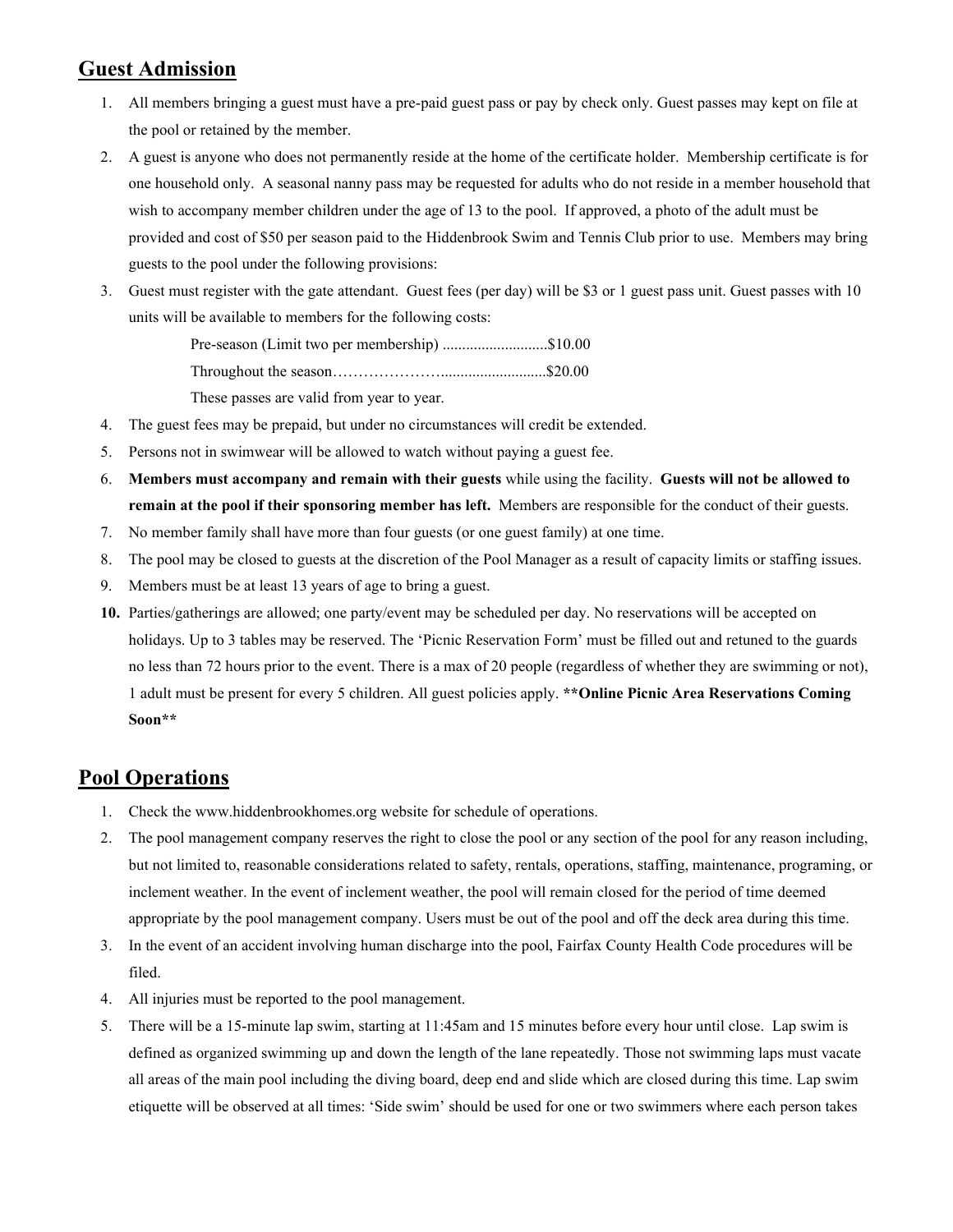one side and stays on their side. 'Circle swim' should be used for three or more swimmers where the swimmers swim counterclockwise in the lane.

#### **Diving Rules**

- 1. Adequate swimming skills are required to use the diving board.
- 2. Only one person on the diving board at a time. No more than one bounce, no horseplay allowed.
- 3. Know the water depth of the area you diving in before you dive. ABSOLUTELY NO DIVING IN THE SHALLOW END.
- 4. Look before you dive, complete your dive, then clear the diving area immediately.
- 5. Diver must be out of the diving area before the next diver enters the pool.
- 6. No dive may be made from the side of the board, or in a direction other than forward.
- 7. No floats, balls, or toys are to be taken onto the board or thrown to the person on the board.

#### **Slide Rules**

- 1. Adequate swimming skills are required to use the slide.
- 2. Slide user must be out of the slide area before the next person uses the slide.
- 3. No sitting at the bottom of the slide or climbing over the top.
- 4. No one is allowed to take artificial devices such as arm floats, life vests, noodles or paddle boards on the slide.
- 5. All slide users must go feet first, in a sitting position when using the slide. No one will be allowed to go head first or on his/her stomach.
- 6. Only one person on the slide at a time. Anyone waiting must stand on the ground (not the slide ladder) until the person in front goes down the slide and gets to the ladder.
- 7. No one will be allowed to throw a ball or any other object at any person while using the slide.
- 8. The lifeguards have the right to close the slide at any time, for any reason. For example: should there be a high number of people in the pool, or the slide rules are not being followed.

## **Slide Rules (As Posted on Sign)**

- 1. No head first sliding-feet first only
- 2. No standing at top of slide
- 3. No jumping or diving from the slide
- 4. Stay clear of the slide runway exit
- 5. Adult supervision is required anytime children are using the slide
- 6. Children under 48" tall must be supervised closely at all times when using the slide or stairs
- 7. Weight Limit: 325 lbs
- 8. Make sure slide runway exit is unobstructed before descending
- 9. One person on slide runway or steps at a time
- 10. No roughhousing on or near the slide
- 11. Do not consume alcohol or drugs before or while using the slide
- 12. Do not use slide if you are pregnant
- 13. No not use slide if it is damaged
- 14. Do not use the slide if you are alone
- 15. Non-swimmers shall not use the slide
- 16. Hold on to the handrails at all times
- 17. People with medical conditions should consult their physician before using the slide